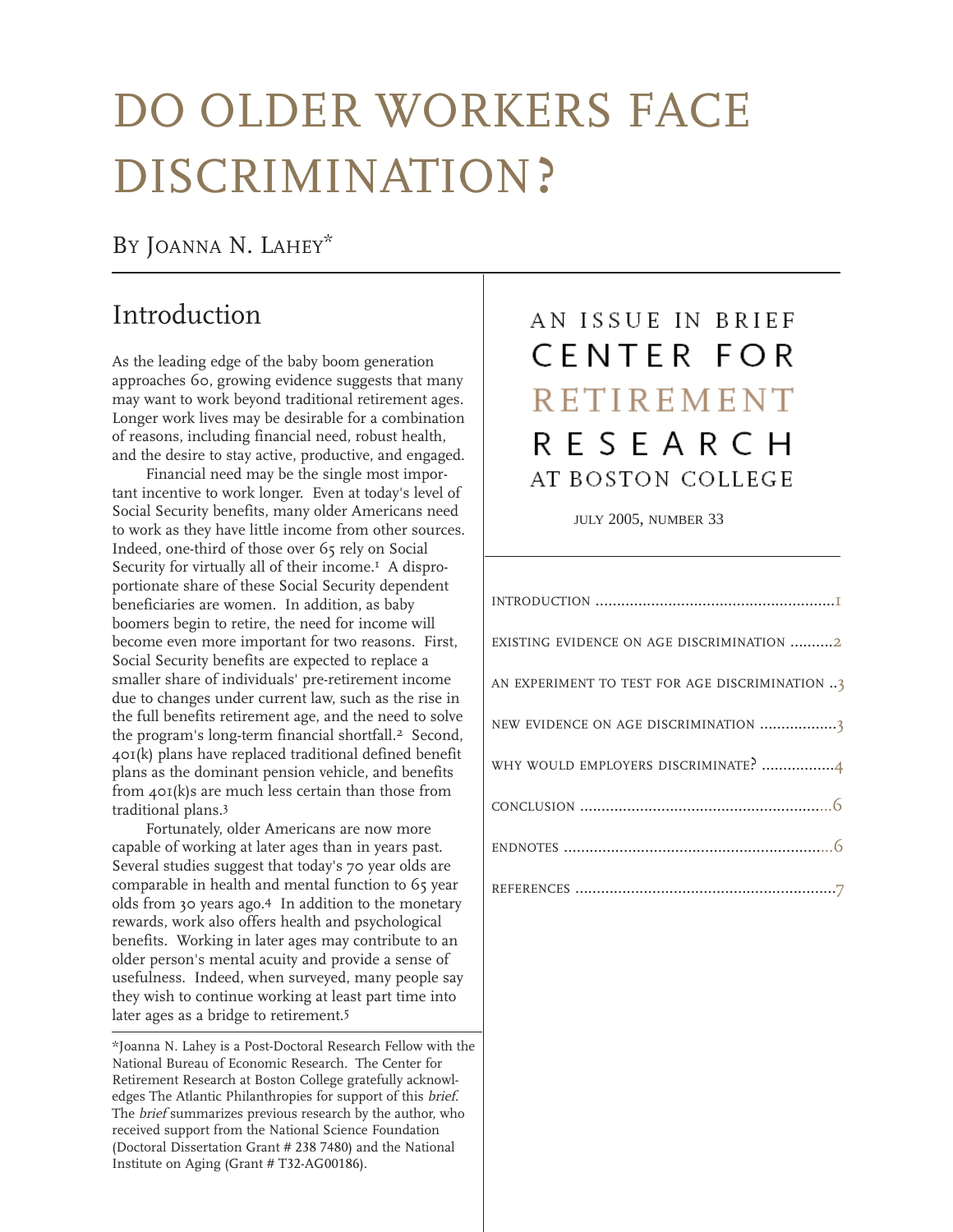Americans will need to work longer, they are capable of working longer, and many say they wish to work longer. But will they be able to find work at later ages? This brief describes existing evidence on age discrimination and summarizes the results of a recent experiment that found that older job applicants are treated differently than younger applicants. It then explores possible reasons for this differential treatment.

### Existing Evidence on Age Discrimination

What, exactly, is discrimination? In its most pure sense, discrimination is simply treating people in one group differently than people in another group, based solely on perceived group characteristics rather than individual differences. The most worrisome type of discrimination is what economists term animus or "taste-based" discrimination. Taste-based discrimination occurs when one group dislikes another group for no good reason. This type of discrimination does not benefit anyone economically. However, another type of discrimination is almost as troubling. This type arises in situations where an employer faces significant costs to find out specific characteristics of an individual applicant or worker. To avoid these costs, the employer may make assumptions about the applicant based on group characteristics. Thus, an employer may assume that a college graduate will be a higher skilled worker than a high school graduate, regardless of actual ability. When this type of discrimination is based on a group-status that a high ability worker can change, such as education level, economists generally do not worry about it. However, when the group in question is based on race, gender, or age, then many high ability workers may be unjustly discriminated against because it is costly for employers to test true ability.

To a casual news reader, it may seem obvious that age discrimination exists. Newspapers are full of stories about people over the age of 50 having difficulty finding jobs or being laid off. Recent class-action suits, such as the one sparked by mass layoffs at Home Depot, make headlines. However, these could merely be isolated cases getting a lot of press attention, specifically because they are so rare. Additionally, just because older workers are having more trouble finding jobs than younger workers does not mean that firms are systematically choosing not to hire an older worker over a younger worker. Older workers may be used to getting higher wages based on their expertise in a former firm, or what economists term "firm-specific human capital." Once they leave their old firm, they can not always use the skills that made them an asset to the old firm because the new firm may not need all of those skills. Thus, they may be less valuable to the new firm, and an older worker expecting to be paid the same wage will be unable to find work at that price. Older workers may also be clustered in industries and occupations where demand for workers is lower, or they may have less education on average than younger workers. Any of these situations would lead to older workers having more difficulty finding jobs.

# *Americans will need to work longer, but will they be able to find jobs at older ages?*

Until recently, there has been very little evidence to show whether or not age discrimination exists in hiring.<sup>6</sup> One study finds that although most older workers plan to continue working at least part time instead of fully retiring, those who have to change jobs in order to reduce hours are likely to stop working entirely.7 This finding suggests that workers who would have to switch jobs to cut hours are either more likely to change their minds about working part time or else something prevents them from finding a new job. Another study, which used the Displaced Workers Survey from the Current Population Survey, finds that older workers who have lost their jobs because of lay-offs or plant closings take longer to find a new job than younger workers who have similarly lost their jobs. $8$  These findings could be evidence of discrimination against older job seekers. However, it may be that older job seekers are more picky about their wages or the type of employment they are willing to accept than younger seekers.

Psychologists have tested for age discrimination more directly. In studies where undergraduates or human resource managers are given resumes that are identical except for age and asked to hypothetically choose between them, they will usually choose the younger of the two candidates.9 While these studies are highly suggestive that age discrimination does exist in labor markets, they are not conclusive since they do not measure what is actually going on in the hiring process. For example, since it is illegal to discriminate based on age, even if hiring managers hypothetically prefer younger workers, they may hire the older worker at least some of the time in practice because they fear potential lawsuits.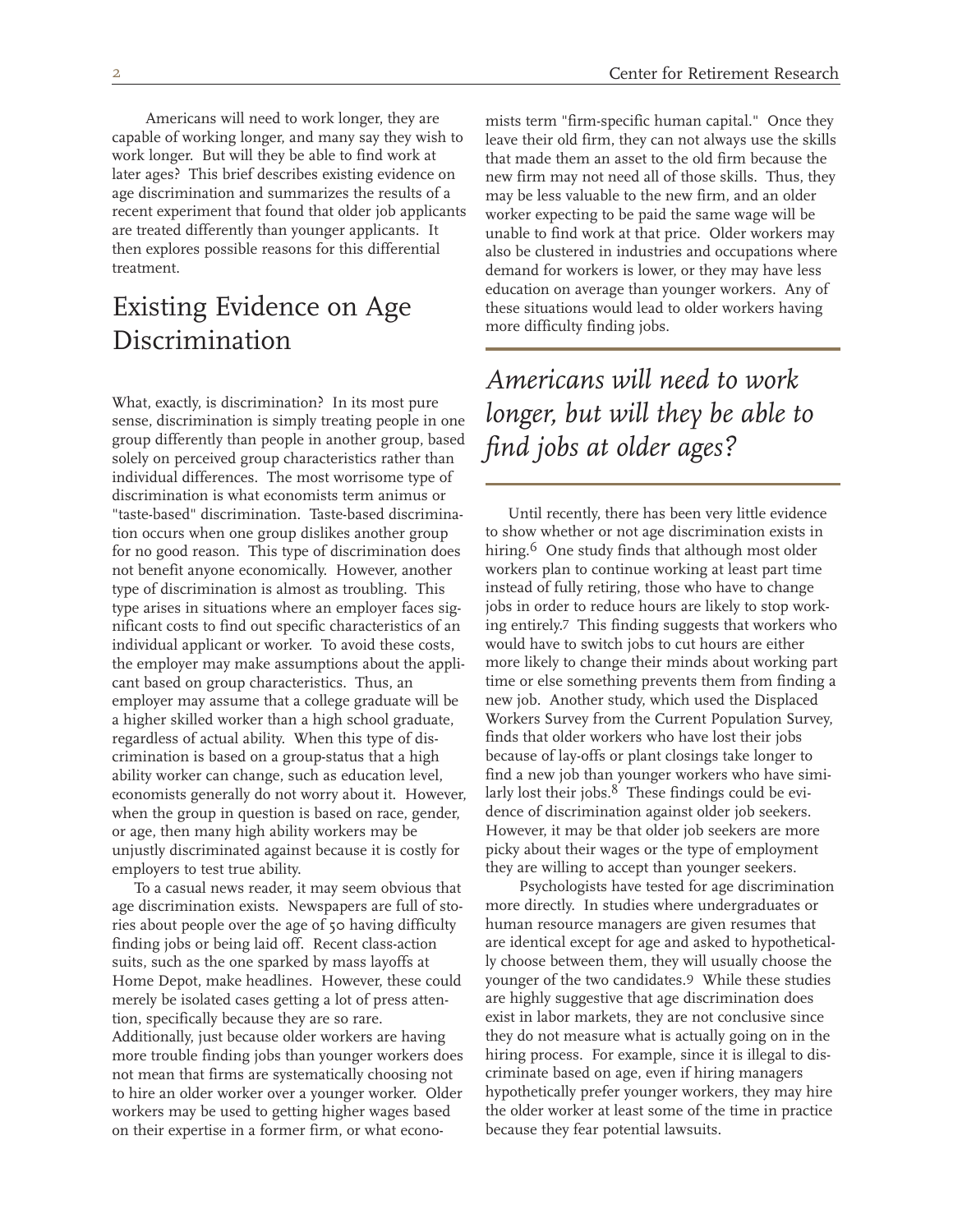### An Experiment to Test for Age Discrimination

Perhaps the best way to test for age discrimination in the labor market is to enter the labor market itself and look at the genuine reactions of employers faced with choices. In a recent study, I adopted this approach by sending out resumes for job applicants with different ages and measuring the response rate of employers asking for interviews.10 This type of study is called an Audit study and has been useful in the past for determining race and gender discrimination in labor and housing markets.

The Audit technology does have some limitations. Since it is difficult to find an older person who is identical to a younger person except for age, one can not actually send people to interview for jobs. Thus, information is only available for the first part of the hiring screening process — from resume to interview. However, studies on gender and race find additional discrimination once the candidates have reached the interview stage, so it is likely that older applicants being interviewed will not be preferred over younger applicants.

The experiment in this particular study involved sending 4000 resumes to firms in Boston, MA and St. Petersburg, Florida. These resumes were for job applicants between the ages of 35 and 62. Since most people do not actually put their ages on resumes, age was indicated by date of high school graduation. Job listings were found via the local Sunday want-ads and through cold-calling firms listed in local phone books.

Because employers might infer things that could not be measured about the resumes differently for older workers than for younger workers, the study looked at limited types of resumes. To avoid the issue of what employers value in a work history, the experiment only applied to entry-level jobs, or jobs that required up to a year of education and experience combined. These included positions such as clerical work, licensed practical nurse (LPN), air conditioner repair-person, and nail tech. Applicants also have short work histories in more basic entry-level fields such as data entry or fast food. The sample was also limited to women. When an adult man applies for an entry-level job with only a short work history, the employer is likely to think that there is something wrong with him. In the worst case scenario, the employer might think the man had been incarcerated, and the older man incarcerated for longer than the younger with the same resume. With a female applicant, however, employers generally assume that

— regardless of age — she has been at home taking care of her family. Since the majority of the jobs applied for are in female-dominated industries, the experiment gives an accurate picture of the job opportunities for one of the most at-risk populations of older workers — recent widows and divorcees.

### New Evidence on Age Discrimination

Figure 1 shows the downward trend by age of the probability of being called in for an interview in the two cities. A younger worker in either state is more than 40 percent more likely to be called back for an interview than an older worker, where older is defined as age 50 or older.<sup>II</sup> In Massachusetts, this trend translates into a younger seeker needing to send in 19 resumes for one interview request compared to 27 for an older worker. Similarly, in Florida the comparable numbers of resumes are 16 and 23 respectively.

FIGURE 1. OLDER JOB APPLICANTS ARE LESS LIKELY TO GET INTERVIEWS



#### Probability of an Interview by Age

#### Source: Lahey (2005a).

Of course, these numbers are only averages. They include people applying for different types of jobs, as well as resumes that have different educational requirements, such as nursing certificates for those applying for LPN positions or a cosmetology license for hair stylist applicants. Thus, different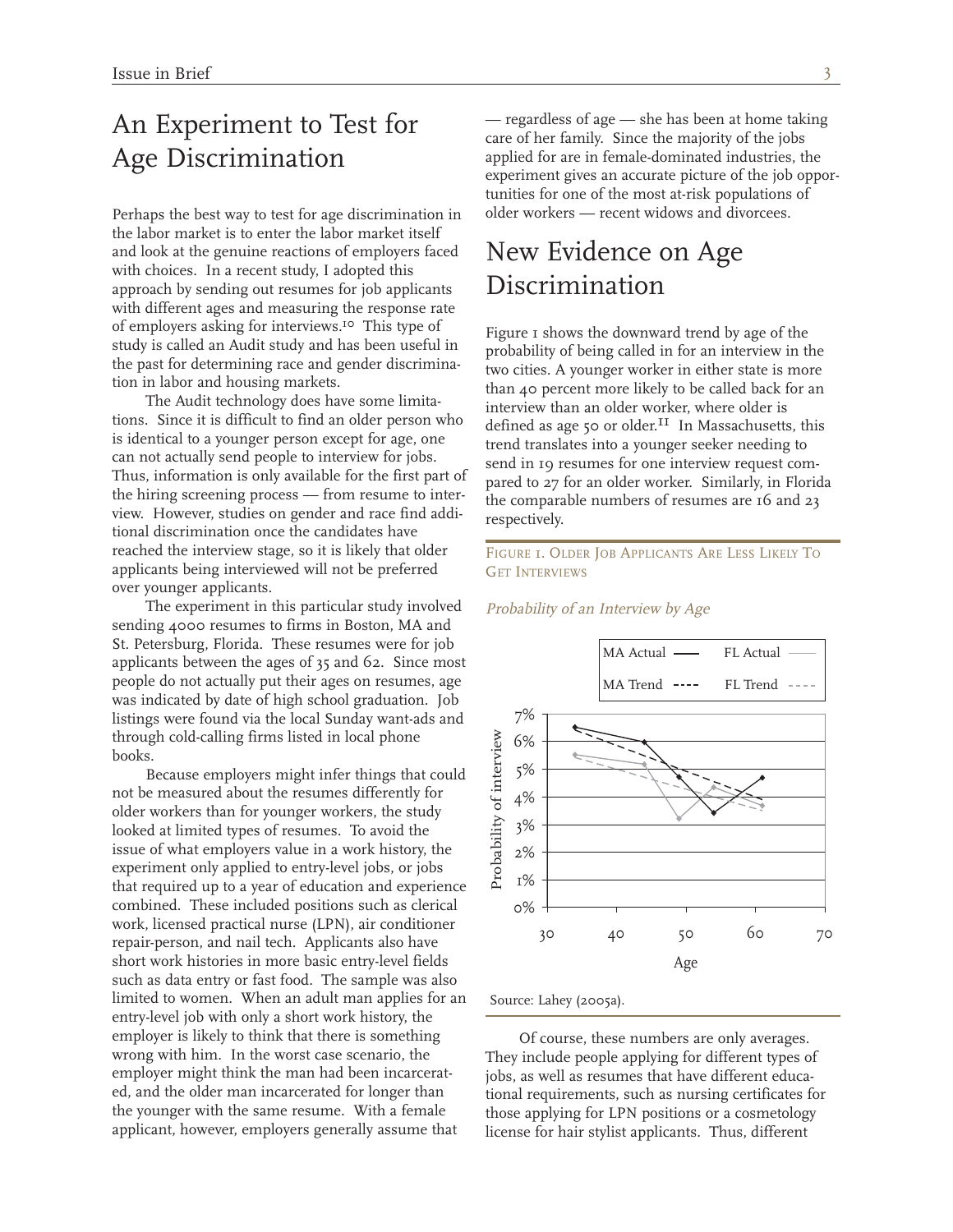parts of the population may end up having to send a different number of applications before finding employment. For example, a younger worker qualified as an LPN in Florida would have to respond to 5.5 ads before receiving an interview offer, whereas an older worker would have to respond to 10. In contrast, finding clerical work is harder — in Massachusetts, it takes 32 applications for a younger worker and 72 for an older worker.

Some may argue that applying for a few more jobs imposes no major hardship on an older worker. However, this reasoning assumes that an infinite number of jobs are available. Obviously, they are not. For example, a newspaper for a metropolitan area such as St. Petersburg-Tampa Bay may have two or three dozen ads each week for LPNs or dental assistants, but fewer than 10 ads for pre-school teachers or hair dressers; and some positions — such as gem appraiser — are rarely advertised at all. Additionally, many ads run for more than one week at a time, so a number of ads in any given week are simply repeats from the previous week. So, it may take an older job seeker a considerable time to find a position.

How much longer will it take an older worker to find a job compared to a younger worker, assuming she applies to all applicable ads in the paper every week? If we assume that it takes 7-10 interviews to obtain a position (which may be optimistic, since that is the estimate for college graduates), then a younger LPN will receive a job offer in a week, and an older LPN will only have to wait 3 weeks for a job offer. At the other extreme, a younger worker will take 6-10 weeks to receive a clerical job offer (assuming that half of the ads each week are repeats), and an older worker will not receive a job offer for 14-20 weeks! This wait could be even longer, since a five-month period involves a number of repeat ads; places that advertised and rejected the older worker in month one will advertise again in month five. Thus, employers clearly do treat older workers differently and the impact can be really harmful, especially for those with low savings who most need work.

### Why Would Employers Discriminate?

The question of why employers prefer younger workers to older workers is still an open one. It is important to know the answer to this question in order to make appropriate policy recommendations concerning the needs and desires of older job seekers. For example, if the problem is simply an irrational dislike of older people, educating employers or more strictly

enforcing discrimination laws in hiring may be appropriate. However, if older workers in general lack certain skills, then additional training programs for these workers may help. If older workers cost the company more in terms of health insurance, then the government may want to subsidize these costs or encourage methods of health insurance that shift costs from the firm to the worker, such as private health accounts.

Table 1 shows a list of the top 10 reasons offered by employers as to why other employers might be reluctant to hire older workers. Some of these reasons do not apply to the entry-level experiment described above. For example, since the length of the career path for entry-level jobs is short, career potential (the most listed reason) should not matter. Salary expectations (reason 5) may also be less of an issue, since these jobs often have set salary schedules. Additionally, the resumes used in the experiment list current work experience, so the new employer should not be worried about the reason why the applicant left the previous job (reason 9).

Some of the other reasons listed can be explored using the experimental framework described above. For example, if employers think that older workers are more likely to lack computer skills than younger

TABLE I. AGE DISCRIMINATION MAY OCCUR FOR MANY REASONS

#### Reasons for Differential Hiring Suggested by Survey Respondents

- 1. Shorter career potential (specific human capital investment)
- 2. Lack energy
- 3. Costs of health and life insurance and pensions
- 4. Less flexible/adaptable
- 5. Higher salary expectations
- 6. Health risks = absences
- 7. Knowledge and skills obsolescence
- 8. Block career paths of younger workers
- 9. Suspicion about competence (why leave job?)
- 10. Fear of discrimination suit

Source: Rhine (1984).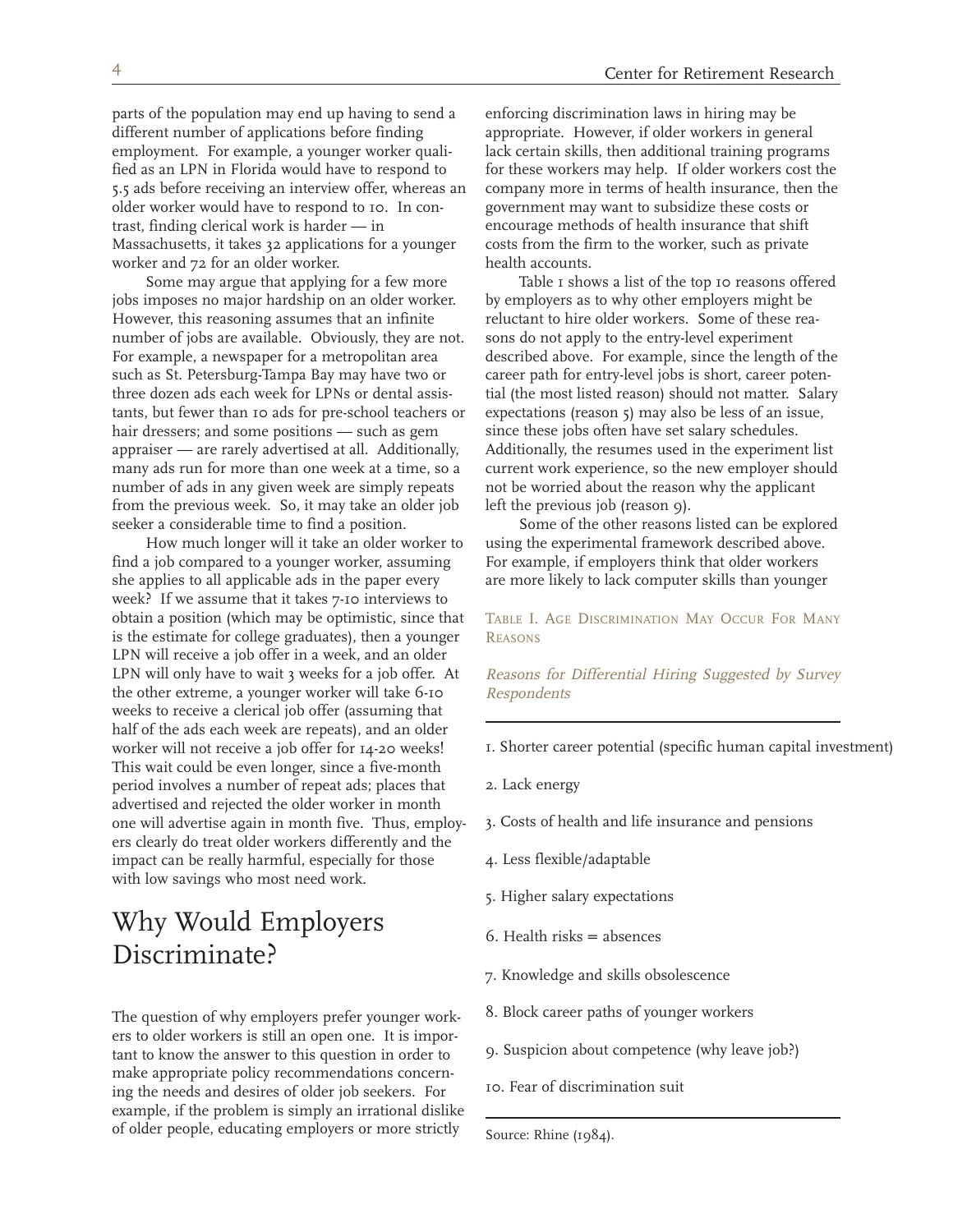workers (a version of reason 7, knowledge and skills obsolescence), an older worker who indicates that she has these skills should face less discrimination. In addition, information about computer skills should help the older seeker more than the younger one, because the employer already assumes that the younger seeker has these skills. Similarly, an attendance award on a previous job should alleviate worries that an older worker will have more absences than a similarly qualified younger worker (reason 6). Using this technique of adding information about certain skills or qualities to selected resumes, the study finds that employers may fear a lack of computer skills, but only in the Massachusetts sample. It also finds no evidence that employers are worried about absences.

The experiment tried to test for a few of the other reasons on the list as well, with less success. To see if reason 2, lack of energy, is a reason employers prefer not to hire older workers, some resumes included that the applicant plays a sport. This item turned out to harm both older and younger workers, so it is probably not signaling energy, but rather the likelihood of getting an injury while playing sports over the weekend. Similarly, putting down "I am flexible" or "I am willing to embrace change," as the AARP suggests to signal flexibility and adaptability (reason 4), actually hurts older workers. Instead of showing flexibility and adaptability, such statements may just be showing that the applicant is a member of the AARP. The remaining reasons for differential treatment could not be tested under this scenario. However, some evidence is available from other studies.

Fear of lawsuits under age discrimination laws is one part of the story. Employers may be afraid to hire older workers because older workers can sue under the age discrimination act if they are later fired or fail to be promoted. It is much easier for an employer to avoid these kinds of lawsuits by simply failing to hire an older worker, since the older worker generally cannot prove that he or she has been discriminated against during the hiring stage. Another study I conducted compares labor market outcomes of older people in states where it is easier to sue under age discrimination laws (those with local laws) to older people in states where it is not as easy (those without such laws).<sup>12</sup> State age discrimination laws are important because they allow people more time to file complaints than the federal Equal Employment Opportunity Commission (EEOC) — 300 days versus 180 days — and a state's Fair Employment Practices office can often process claims more quickly than the EEOC.<sub>13</sub>

White older men in states where it is easier to sue are less likely to be hired than such men in states

where it is more difficult. They are also less likely to be fired and more likely to say they are retired. Overall, in states where it is easier to sue, older white men work fewer weeks per year than those in states where it is harder to sue. These findings suggest a story in which firms that are in states where it is easier to sue do not wish to hire older men, are afraid to fire older men, and remove older men through strong incentives to retire.

However, fear of lawsuits under age discrimination laws cannot tell the entire story. Ease of lawsuit has no effect on the hiring possibilities for women. This fact could be because older women are the least litigious group in the United States — in general, older women just do not sue. Thus employers do not see potential lawsuits as a possible cost to hiring an older woman.

# *Evidence shows that employers prefer younger job applicants over older applicants.*

Health insurance and pension costs may be another piece of the puzzle that has not yet been fully explored. One study has found that firms which offer health insurance are less likely to hire older workers than firms that do not.<sup>14</sup> However, this test is imperfect because firms that offer health insurance are very different from those that do not. Not only do firms offering benefits tend to be clustered in different industries, they tend to be larger, have steeper salary schedules and possibly higher levels of productivity.15 Any of these differences could be a reason for not hiring older workers, regardless of health insurance status. Thus, more work needs to be done in this area.

A final possible reason for differential treatment of older workers, one not mentioned in the survey summarized in Table 1, is an irrational dislike of older people in the workplace. This reason for differential treatment is the first that usually comes to mind when we think of the word "discrimination." It could be that employers just don't want to hire older workers. Or it could be that employees don't like working with older workers. Or people could dislike buying products that older workers are selling. The experiment described earlier tested this possibility by making an assumption that older people dislike hanging around older people more than younger people do. Using this assumption, the study matched the age distribution of an area with the interview rates in the sample by zipcode. This test found that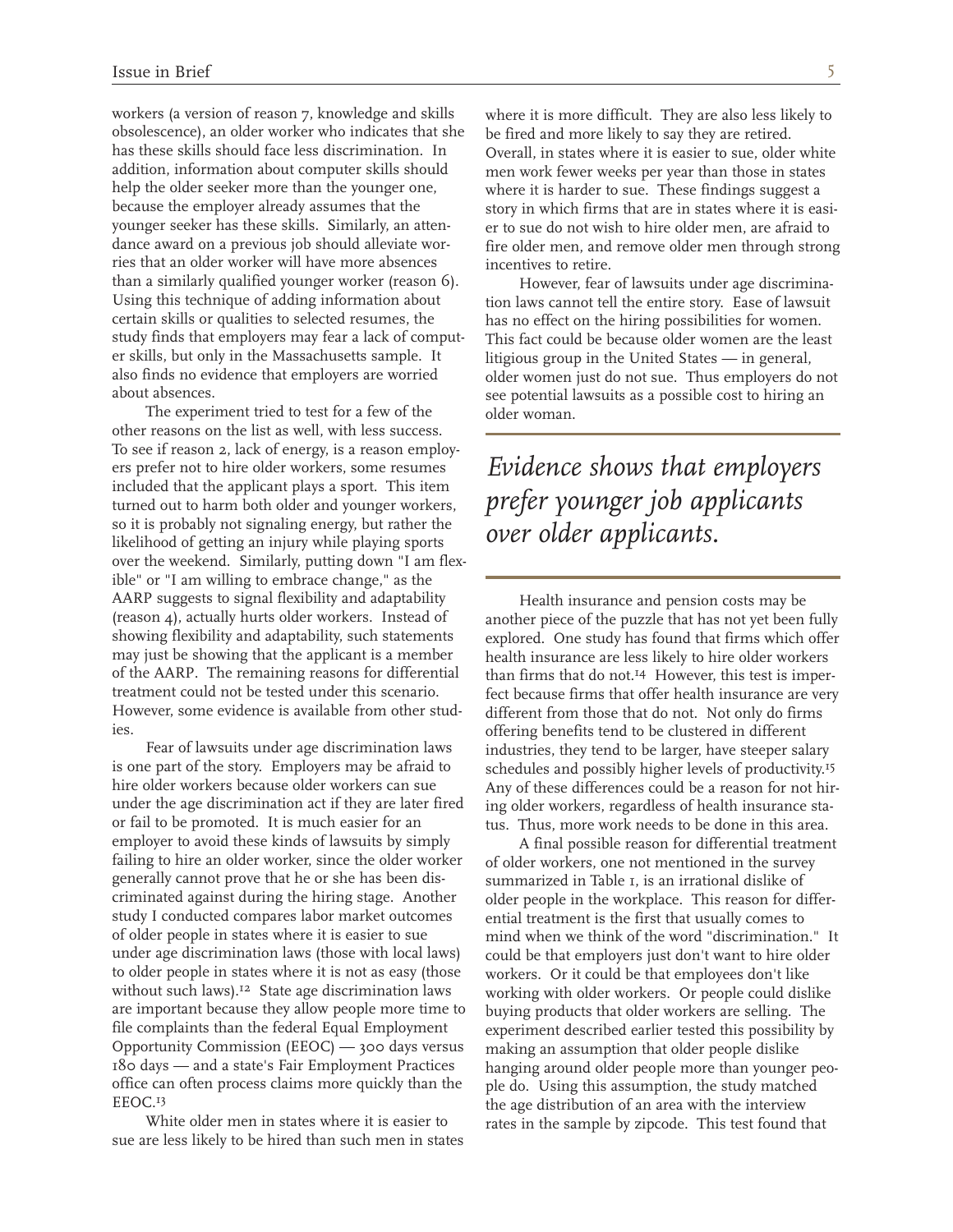neither the age distribution of employees or of customers in a zipcode has any effect on the interview rates in an area. Thus, the result provided no evidence for this kind of irrational discrimination. However, this method has two problems: first, age distribution information was available only by zipcode rather than by firm, thus preventing an exact match up with the age composition of the firms doing the hiring. This limitation means that the results are biased toward finding no result, since it is not clear that the test is measuring what it is intended to measure. Second, the assumption about age preferences may not be true: older and younger people may have no difference in preferences for whom they associate with, or older people may prefer being with younger people to a much greater extent than younger people do.

### Conclusion

The evidence presented paints a picture of age discrimination against older workers in labor markets. The demand for labor from older workers is smaller than that from younger workers. Simply encouraging older workers to reenter the labor force will not guarantee that they will be able to find jobs in a timely manner, if at all. This finding has important implications for older seekers who are most likely to need work — those who have lost jobs and those with little work experience who unexpectedly need to enter the labor market, such as widows, divorcees, or those whose spouses have lost jobs.

More research needs to be done to ferret out exactly why employers prefer younger workers. Any plan which requires older people to find employment in order to maintain a quality of life needs to consider the demand for older workers and the reasons employers may discriminate against this group.

### Endnotes

- 1 U.S. Social Security Administration (2004).
- 2 Munnell (2003).
- 3 Munnell and Sundén (2004).
- 4 Schaie (1996). See also Baltes, et al. (1988).
- 5 Abraham and Houseman (2004).
- 6 Bendick, et al. (1996).
- 7 Abraham and Houseman (2004).

8 Diamond and Hausman (1984). See also Sewin and Stevens (2004).

9 For example, Nelson (2002).

10 Lahey (2005a).

11 A younger worker in Massachusetts is 42 percent more likely to be offered an interview than an older worker; the corresponding figure for Florida is 46 percent.

12 Lahey (2005b).

13 For further details on filing discrimination claims, see U.S. Equal Employment Opportunity Commission (2005).

14 Scott, et al. (1995).

15 Idson and Oi (1999).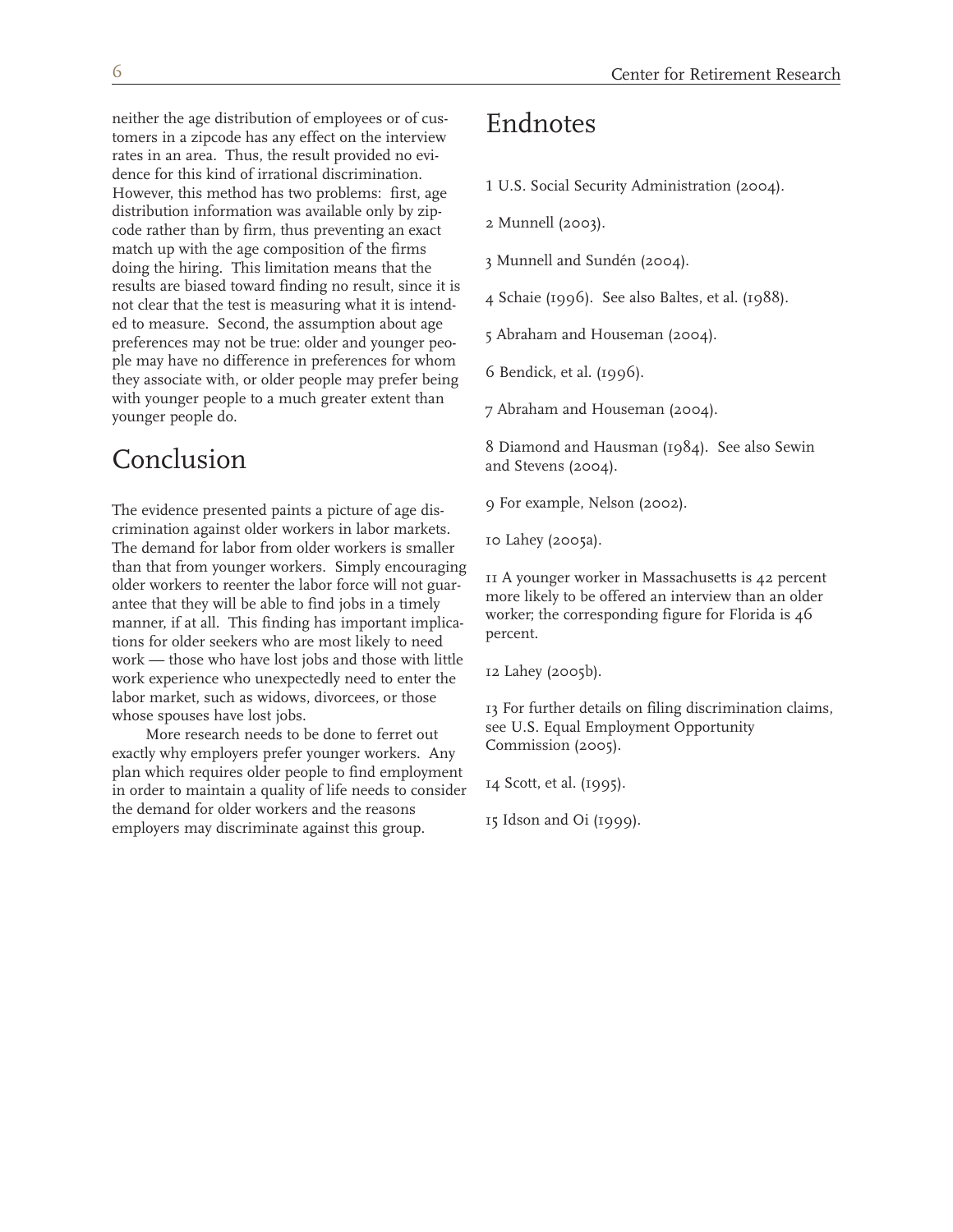### References

Abraham, K. G. and S. N. Houseman. 2004. "Work and Retirement Plans among Older Americans." Upjohn Institute Staff Working Paper 04-105. Kalamazoo, MI: Upjohn Institute.

Baltes, P. B., H. W. Reese, et al. 1988. Life-span developmental psychology: introduction to research methods. Hillsdale, NJ.: Lawrence Erlbaum Associates.

Bendick, Marc, Charles W. Jackson, and J. Horacio Romero. 1996. "Employment Discrimination Against Older Workers: An Experimental Study of Hiring Practices." Journal of Aging and Social Policy 8. 4: 25-46.

Diamond, P. A. and J. A. Hausman. 1984. "The Retirement and Unemployment Behavior of Older Men." Retirement and Economic Behavior. H. J. Aaron. Studies in Social Economics Series. Washington, D.C.: Brookings Institution.

Idson, T. L. and W. Y. Oi. 1999. "Workers are More Productive in Large Firms." The American Economic Review. 89(2): 104-08.

Lahey, J. N. 2005a. Aging and the Labor Market. Economics. Cambridge, MA: Institute of Technology: 112: 1-48.

Lahey, J. N. 2005b. Aging and the Labor Market. Economics: 112: 49-79.

Munnell, Alicia H. 2003. "The Declining Role of Social Security." Just the Facts # 6. Chestnut Hill, MA: Center for Retirement Research at Boston College.

Munnell, Alicia H. and Annika Sundén. 2004. Coming Up Short: The Challenge of 401(k) Plans. Washington, D.C.: Brookings Institution Press.

Nelson, T. D. 2002. Ageism : stereotyping and prejudice against older persons. Cambridge, MA.: MIT Press.

Rhine, S. H. 1984. Managing older workers : company policies and attitudes: a research report from The Conference Board. New York, N.Y.: The Board.

Schaie, K. W. 1996. Intellectual development in adulthood : the Seattle longitudinal study. Cambridge, MA: Cambridge University Press.

Scott, F. A., M. C. Berger, and J. E. Garen. 1995. "Do Health Insurance and Pension Costs Reduce the Job Opportunities of Older Workers?" Industrial and Labor Relations Review. 48(4): 775-91.

Sewin C. and A. H. Stevens. 2004. "How Does Job Loss Affect the Timing of Retirement?", Contributions to Economic Analysis & Policy: Vol. 3: No. I, Article 5.

U.S. Social Security Administration. 2004. "Fast Facts & Figures about Social Security, 2004." Washington D.C.

U.S. Equal Employment Opportunity Commission. 2005. "Filing a Charge of Employment Discrimination." http://www.eeoc.gov/charge/overview\_charge\_filing.h tml.